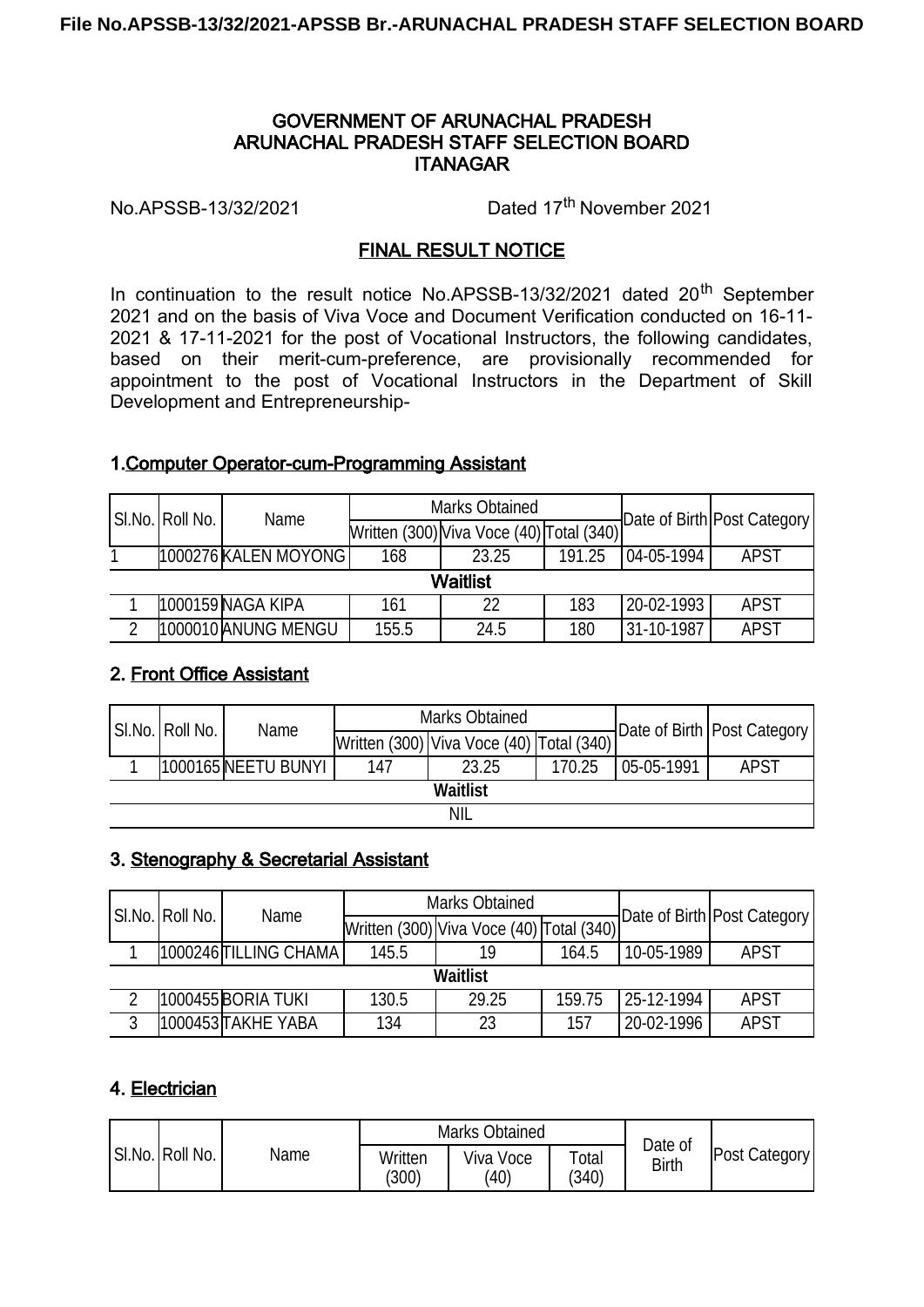|                |              | 1000104 KALUNG TARI         | 188   | 29.2            | 217.2  | 08-08-1994  | Unreserved  |
|----------------|--------------|-----------------------------|-------|-----------------|--------|-------------|-------------|
| $\overline{2}$ |              | 1000061 GELI RAKSAP         | 185   | 22.25           | 207.25 | 07-07-1990  | <b>APST</b> |
| 3              |              | 1000185 PATTO GAMI          | 180   | 21.25           | 201.25 | 10-08-1996  | <b>APST</b> |
| $\overline{4}$ |              | 1000225 TAKENG PAME         | 177   | 21.5            | 198.5  | 126-04-1995 | <b>APST</b> |
|                |              |                             |       | <b>Waitlist</b> |        |             |             |
| 1              |              | <b>SHOHABI</b><br><b>MD</b> |       |                 |        |             |             |
|                | 1000302 ALAM |                             | 160.5 | 27              | 187.5  | 116-03-1994 | Unreserved  |
| $\overline{2}$ |              | 1000051 DUSU MURCHI         | 162.5 | 19              | 181.5  | 05-10-1992  | <b>APST</b> |

# 5. Wireman

|                 | SI.No. Roll No. | Name                 |       | <b>Marks Obtained</b>                    |        | Date of Birth Post Category |             |  |  |  |
|-----------------|-----------------|----------------------|-------|------------------------------------------|--------|-----------------------------|-------------|--|--|--|
|                 |                 |                      |       | Written (300) Viva Voce (40) Total (340) |        |                             |             |  |  |  |
|                 |                 | 1000102 KADAR YOMCHA | 177.5 | 21.25                                    | 198.75 | 110-03-1995                 | Unreserved  |  |  |  |
| റ               |                 | 1000155 MUDANG TARO  | 169   | 29.25                                    | 198.25 | 03-04-1987                  | <b>APST</b> |  |  |  |
| <b>Waitlist</b> |                 |                      |       |                                          |        |                             |             |  |  |  |
| <b>NIL</b>      |                 |                      |       |                                          |        |                             |             |  |  |  |

### 6. Surveyor

|                    |  |                                     |                  | <b>Marks Obtained</b> |                | Date of             | Post        |
|--------------------|--|-------------------------------------|------------------|-----------------------|----------------|---------------------|-------------|
| SI.No.<br>Roll No. |  | Name                                | Written<br>(300) | Viva Voce<br>(40)     | Total<br>(340) | <b>Birth</b>        | Category    |
| 1                  |  | 1000516MIVEK LINGGI                 | 200              | 33.75                 | 233.75         | $10 - 11 -$<br>1994 | <b>APST</b> |
| $\overline{2}$     |  | 1000460 SUNDERLAL<br>SANGCHOJU MIJI | 205              | 23.75                 | 228.75         | $04 - 10 -$<br>1988 | <b>APST</b> |
|                    |  |                                     | <b>Waitlist</b>  |                       |                |                     |             |
| 1                  |  | 1000494 ROZI HINA                   | 193              | 27.5                  | 220.5          | 18-03-<br>1991      | <b>APST</b> |
| $\overline{2}$     |  | 1000513KHYODA DUI                   | 196              | 23.25                 | 219.25         | 16-07-<br>1994      | <b>APST</b> |

### 7. Mechanic Motor Vehicle

|                | SI.No. Roll No. | Name                 |       | <b>Marks Obtained</b>                    |         | Date of Birth   Post Category |             |  |  |  |  |
|----------------|-----------------|----------------------|-------|------------------------------------------|---------|-------------------------------|-------------|--|--|--|--|
|                |                 |                      |       | Written (300) Viva Voce (40) Total (340) |         |                               |             |  |  |  |  |
|                |                 | 1000003 ABING NGUPOK | 181   | 29                                       | 210     | 05-05-1991                    | Unreserved  |  |  |  |  |
| $\overline{2}$ |                 | 1000122LENTEM TALOH  | 176.5 | 22.125                                   | 198.625 | 10-01-1994                    | <b>APST</b> |  |  |  |  |
| 3 <sup>3</sup> |                 | 1000052 DUYU TANI    | 159.5 | 20.25                                    | 179.75  | 07-01-1992                    | <b>APST</b> |  |  |  |  |
|                | Waitlist        |                      |       |                                          |         |                               |             |  |  |  |  |
|                |                 | 1000193PUNYO ROBIN   | 149.5 | 25.5                                     | 175     | 11-09-1988                    | <b>APST</b> |  |  |  |  |
| 2              |                 | 1000254∏UMBA ANGO    | 149   | 21.75                                    | 170.75  | 25-10-1991                    | <b>APST</b> |  |  |  |  |

# 8. Employability Skill

| ISI.<br>No.<br>Roll<br>' No. | Jbtained<br>Name<br>----<br>Ma.<br>'N Ə | <b>Birth L</b><br>_01 L<br>Date | Category<br>,Post |
|------------------------------|-----------------------------------------|---------------------------------|-------------------|
|------------------------------|-----------------------------------------|---------------------------------|-------------------|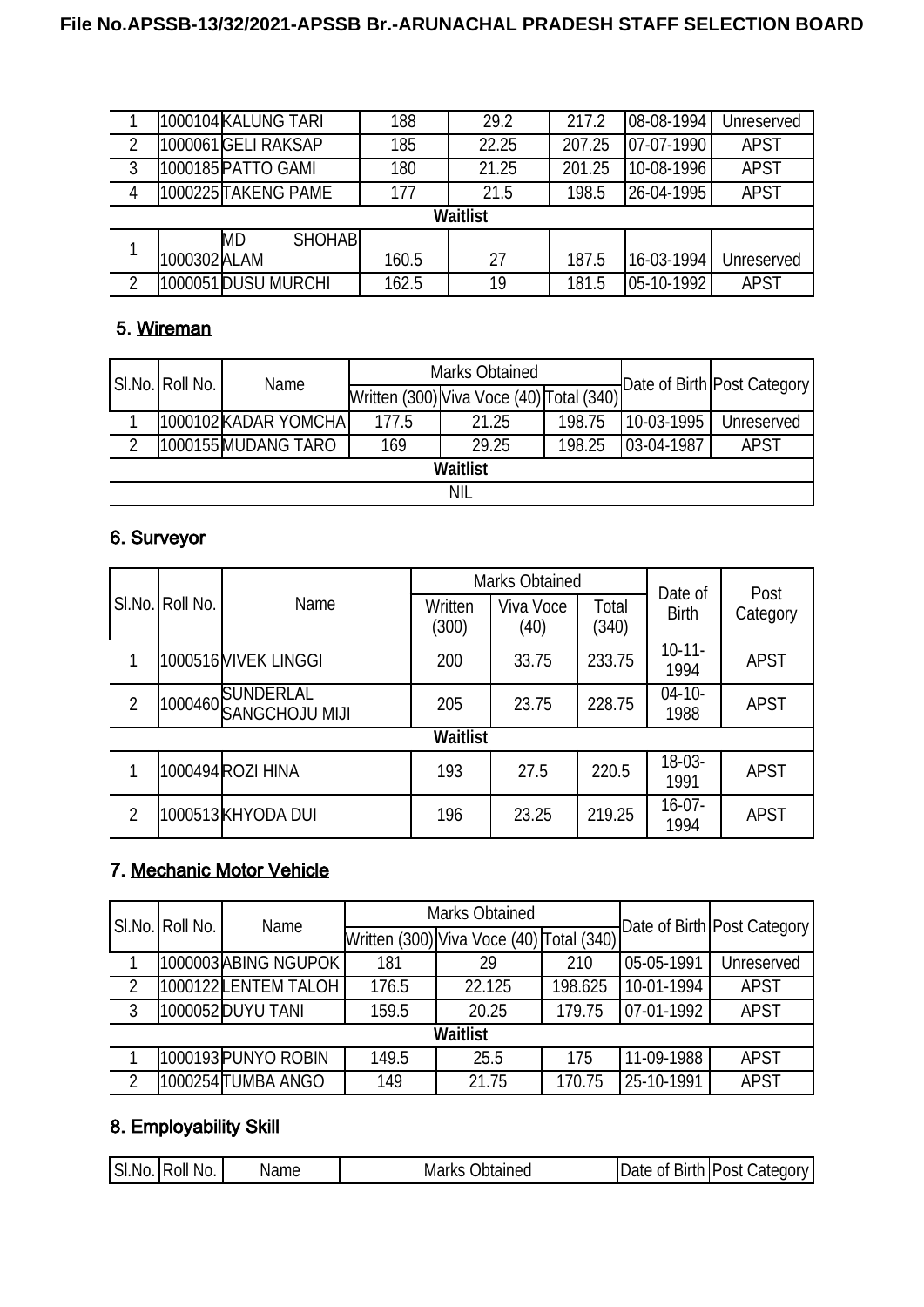|   |                      |       | Written (300) Viva Voce (40) Total (340) |        |            |             |
|---|----------------------|-------|------------------------------------------|--------|------------|-------------|
|   | 1000197  RADHE RONYA | 212.5 | 27.5                                     | 240    | 15-07-1994 | Unreserved  |
| ົ | 1000163 NANI TARI    | 194   | 26.75                                    | 220.75 | 23-11-1987 | <b>APST</b> |
|   |                      |       | <b>Waitlist</b>                          |        |            |             |
| 3 | l1000347 lTEYI RANIA | 162.5 | 27.75                                    | 190.25 | 05-08-1994 | <b>APST</b> |
| 4 | 1000333 BATE KOYU    | 162.5 | 23.25                                    | 185.75 | 07-03-1989 | <b>APST</b> |

# 9. Information Communication Technology & System Maintenance

|                 |  | Name               |     | <b>Marks Obtained</b>                        |     | Date of Birth   Post Category |             |
|-----------------|--|--------------------|-----|----------------------------------------------|-----|-------------------------------|-------------|
| SI.No. Roll No. |  |                    |     | Written (300)   Viva Voce (40)   Total (340) |     |                               |             |
|                 |  | 1000124 LIGE KATO  | 212 | 23                                           | 235 | 04-02-1992                    | <b>APST</b> |
|                 |  |                    |     | Waitlist                                     |     |                               |             |
|                 |  | 1000162 NANI AMPEE | 177 | 26                                           | 203 | 08-10-1990                    | <b>APST</b> |
| ◠               |  | 1000120 KURU KANI  | 173 | 24                                           | 197 | 25-10-1990                    | <b>APST</b> |

### 10. Welder

|            | SI.No. Roll No. <i> </i> | Name                |       | <b>Marks Obtained</b>                    |     |            | Date of Birth   Post Category |  |  |  |  |
|------------|--------------------------|---------------------|-------|------------------------------------------|-----|------------|-------------------------------|--|--|--|--|
|            |                          |                     |       | Written (300) Viva Voce (40) Total (340) |     |            |                               |  |  |  |  |
|            |                          | 1000175 NUYI TASING | 165.5 | 26.5                                     | 192 | 16-02-1996 | <b>APST</b>                   |  |  |  |  |
|            | <b>Waitlist</b>          |                     |       |                                          |     |            |                               |  |  |  |  |
| <b>NIL</b> |                          |                     |       |                                          |     |            |                               |  |  |  |  |

# 11. Engineering Drawing

|                 | SI.No. Roll No. | Name                  | <b>Marks Obtained</b> |                                          |         |            | Date of Birth Post Category |  |  |  |  |
|-----------------|-----------------|-----------------------|-----------------------|------------------------------------------|---------|------------|-----------------------------|--|--|--|--|
|                 |                 |                       |                       | Written (300) Viva Voce (40) Total (340) |         |            |                             |  |  |  |  |
|                 |                 | 1000389 NAJONI MINGKI | 190                   | 27.375                                   | 217.375 | 10-01-1986 | <b>APST</b>                 |  |  |  |  |
| າ               |                 | 1000107 KANGU YOMCHA  | 187.5                 | 25.25                                    | 212.75  | 14-04-1997 | <b>APST</b>                 |  |  |  |  |
| <b>Waitlist</b> |                 |                       |                       |                                          |         |            |                             |  |  |  |  |
|                 |                 | l1000214lTABA PETER   | 168.5                 | 29                                       | 197.5   | 15-04-1992 | <b>APST</b>                 |  |  |  |  |
| 2               |                 | 1000230 TAMO TAKUNG   | 170                   | 27.375                                   | 197.375 | 28-05-1992 | <b>APST</b>                 |  |  |  |  |

# 12. Workshop Calculation & Science

|                 | SI.No. Roll No. | Name                |       | <b>Marks Obtained</b>                    |        | Date of Birth   Post Category |             |  |  |  |
|-----------------|-----------------|---------------------|-------|------------------------------------------|--------|-------------------------------|-------------|--|--|--|
|                 |                 |                     |       | Written (300) Viva Voce (40) Total (340) |        |                               |             |  |  |  |
|                 |                 | 1000234 TANU PADUNG | 147.5 | 26.25                                    | 173.75 | 21-12-1992                    | <b>APST</b> |  |  |  |
| ົ               |                 | 1000037 DITE TATAK  | 140.5 | 21.25                                    | 161.75 | 20-01-1991                    | <b>APST</b> |  |  |  |
| <b>Waitlist</b> |                 |                     |       |                                          |        |                               |             |  |  |  |
| <b>NIL</b>      |                 |                     |       |                                          |        |                               |             |  |  |  |

Note:-

1. Names of candidates against some posts and waitlist could not be recommended due to non-availability of eligible candidates.